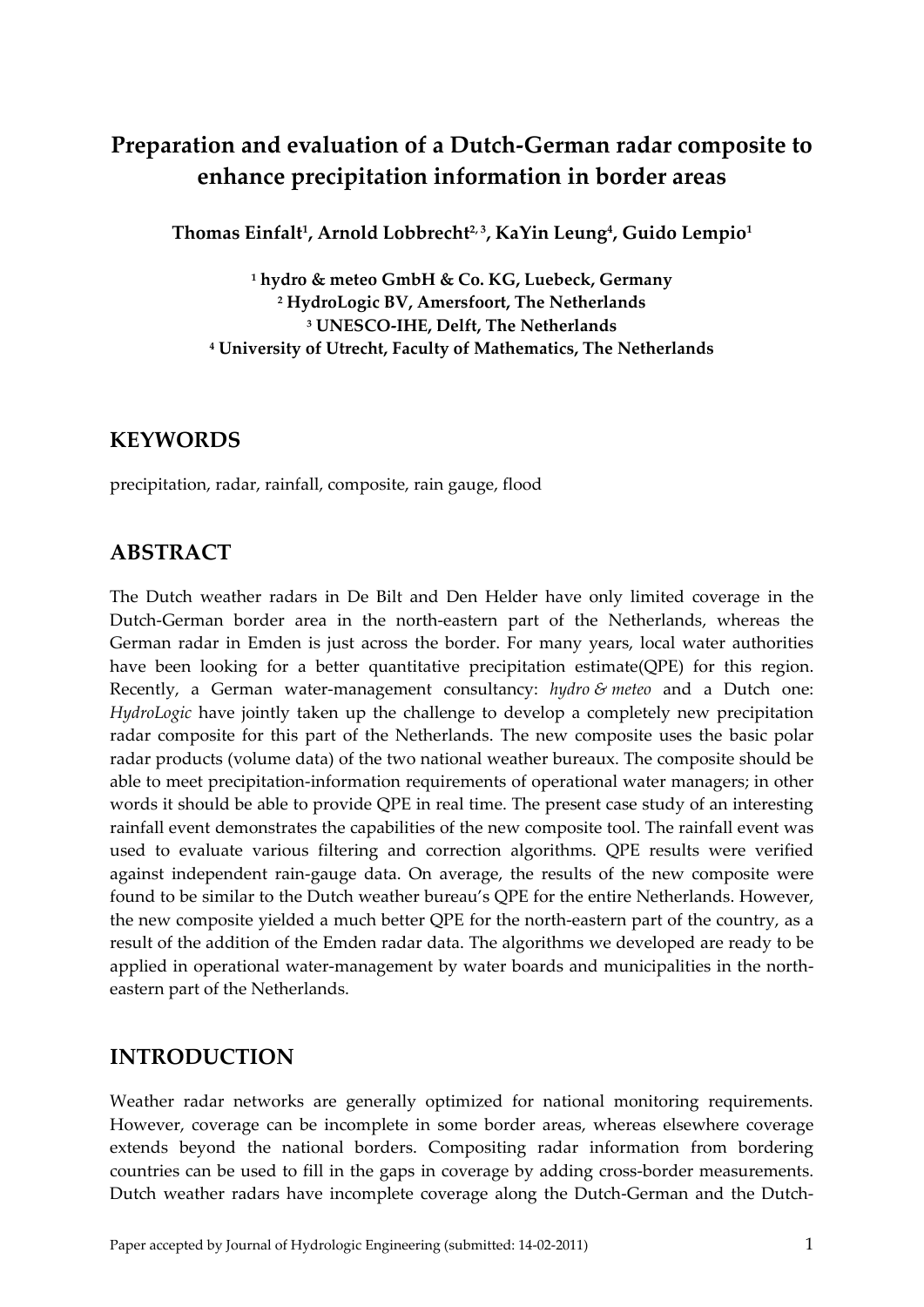Belgian borders. Coverage of the north-eastern part of the Netherlands, in particular the province of Groningen, is currently far from optimal. The quantitative precipitation estimate (QPE) data are frequently found to have underestimated the observed rainfall and also prided wrongly shaped precipitation curves. Local water boards have been looking for a solution to this problem for many years.

The German national weather bureau DWD [Deutscher Wetterdienst] and the Dutch KNMI [Royal Netherlands Meteorological Institute] are currently not planning to improve operational cross-border coverage. Therefore,a German water-management consultancy: hydro & meteo of Luebeck [\(www.hydrometeo.de\)](http://www.hydrometeo.de/) and a Dutch one: HydroLogic of Amersfoort [\(www.hydrologic.com\)](http://www.hydrologic.com/) decided to take up the challenge of studying and developing the required radar composite. We planned to develop a Dutch-German weightbased compositing algorithm that is capable of producing precipitation information with a high resolution in time and space (5 minutes and 1x1 km). We used online ground measurements to adjust radar data in order to create a good QPE for the entire Netherlands, on the basis of the original Dutch polar volume data, with a performance similar to that of the Dutch KNMI. Subsequently, we investigated whether the radar measurements for the north-eastern part of the country could be improved by adding the Emden radar data.

The Dutch weather bureau KNMI provides an adjusted composite for water management purposes with a time resolution of 3 hours. Actual precipitation figures become available every hour, approximately 1.5 hours after the last radar measurement. A non-adjusted 5 minute composite is available after approximately 7 minutes. Adjustment is performed by an average correction for the entire country, based on hourly monitoring data. A 24-hour adjusted composite is available approximately 36 hours after the last radar measurement. The latter is spatially adjusted on the basis of daily monitoring data. All these composites are provided in 1x1 km grids.

To enable the Dutch and German radar data to be merged, we used research datasets with volume data made available by the KNMI and the DWD. Our data sets include the original 5-minute polar information from two Dutch radars: De Bilt and Den Helder; and from one German radar: Emden.

We used the SCOUT software package, developed by hydro & meteo over many years (hydro & meteo, 2009). This software enables checking, cleaning, compositing and adjusting radar data by comparing these with measurements from rain gauges on the ground. In the present paper "adjustment" denotes the procedure to adjust the radar data to the measurements of the rain-gauge network.

The software includes a set of different adjustment algorithms and thus creates a numeric spatial data set of the precipitation at the interval of radar measurements integrating the point measurements.

# **RESEARCH DATA AVAILABLE**

#### **Rain gauges**

The Netherlands is covered by a wide network of meteorological monitoring stations, partly national and partly owned by local water authorities. The KNMI operates two high-quality precipitation-monitoring networks: an automated network consisting of 32 continuous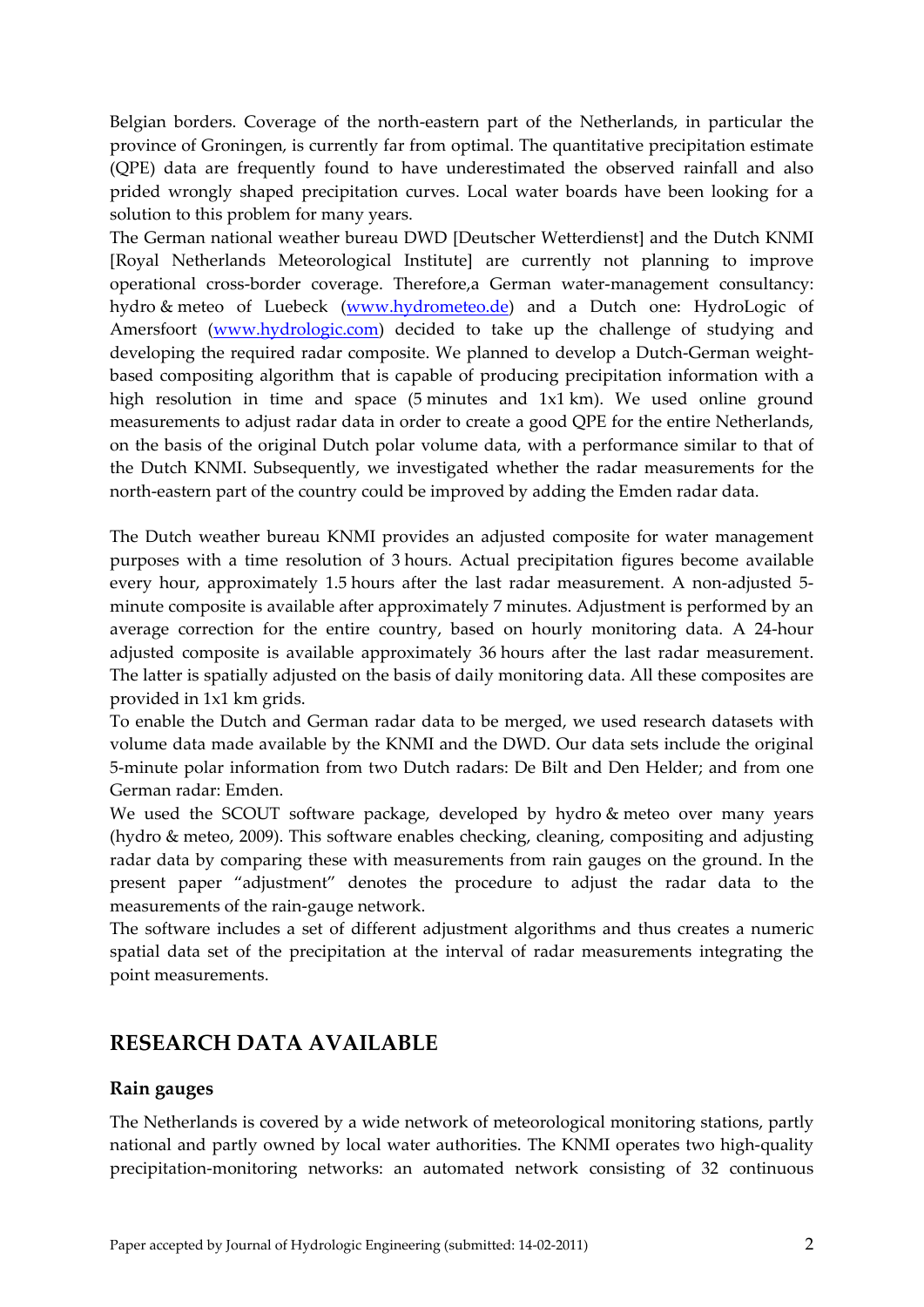synoptic gauges and a network consisting of 325 daily gauges that are daily read manually by volunteer meteorologists throughout the country.

Continuous gauges

For an interesting rainfall event of 11 and 12 May 2010, hourly rain gauge data from32 automatic weather stations are available on the KNMI website [\(http://www.knmi.nl/klimatologie/uurgegevens/\)](http://www.knmi.nl/klimatologie/uurgegevens/). These data were used in the radar/rain-gauge adjustment carried out by the SCOUT software. In the remainder of this paper we refer to these rain gauges as 'Synops KNMI'.

• Daily gauges

These gauges are read manually every day at 08:00 UTC. After having been validated by the KNMI, these data are also published [\(http://www.knmi.nl/klimatologie/monv/reeksen/\)](http://www.knmi.nl/klimatologie/monv/reeksen/). The data from these rain gauges were used as independent gauges in the analysis to verify the compositing result. Data were available for 295 of the 325 daily gauge locations in the smaller composite area and for 319 stations in the larger composite area. Only the latter measurements were used in the analysis.

Figure 1 presents a map showing the locations of the rain gauges and the coverage of the radars.

### **Radar products**

Radar data from three radars located in De Bilt, Den Helder, and Emden were available for the period from 00:00 UTC on 11 May 2010 to 24:00 UTC on 12 May 2010.

• KNMI polar radar data

The Dutch KNMI radar data for De Bilt and Den Helder were provided as a volume scan with 14 elevations, performed every 5 minutes. To prepare the composite, we first used the same elevation angle of 0.8° for all three radars. Later, we discovered that the best option was to use an elevation angle of 0.4° for the Den Helder radar, maintaining 0.8° for the De Bilt radar. Data resolution was  $1^\circ$  x 1 km for a range of 240 km. The KNMI data were pre-processed for clutter and anaprop (anomalous propagation) before using SCOUT.

• German DX radar product

The DX product of the German DWD is a one-elevation measurement at an 0.8° elevation angle and has a range of 128 km with a spatial resolution of  $1^{\circ} \times 1$  km. Measurements are taken every 5 minutes. The data were pre-processed by us for clutter using a statistical clutter filter.

# **DATA-PROCESSING SEQUENCE**

### **Data pre-processing**

Speckle filter

A speckle filter (Golz et al., 2006) eliminates items up to a defined size. Here, a limit of 16 pixels was selected so that ships could be deleted on the radar images. This means that radar echoes up to 16 connected pixels are eliminated since most of these echoes are caused by non-meteorological targets.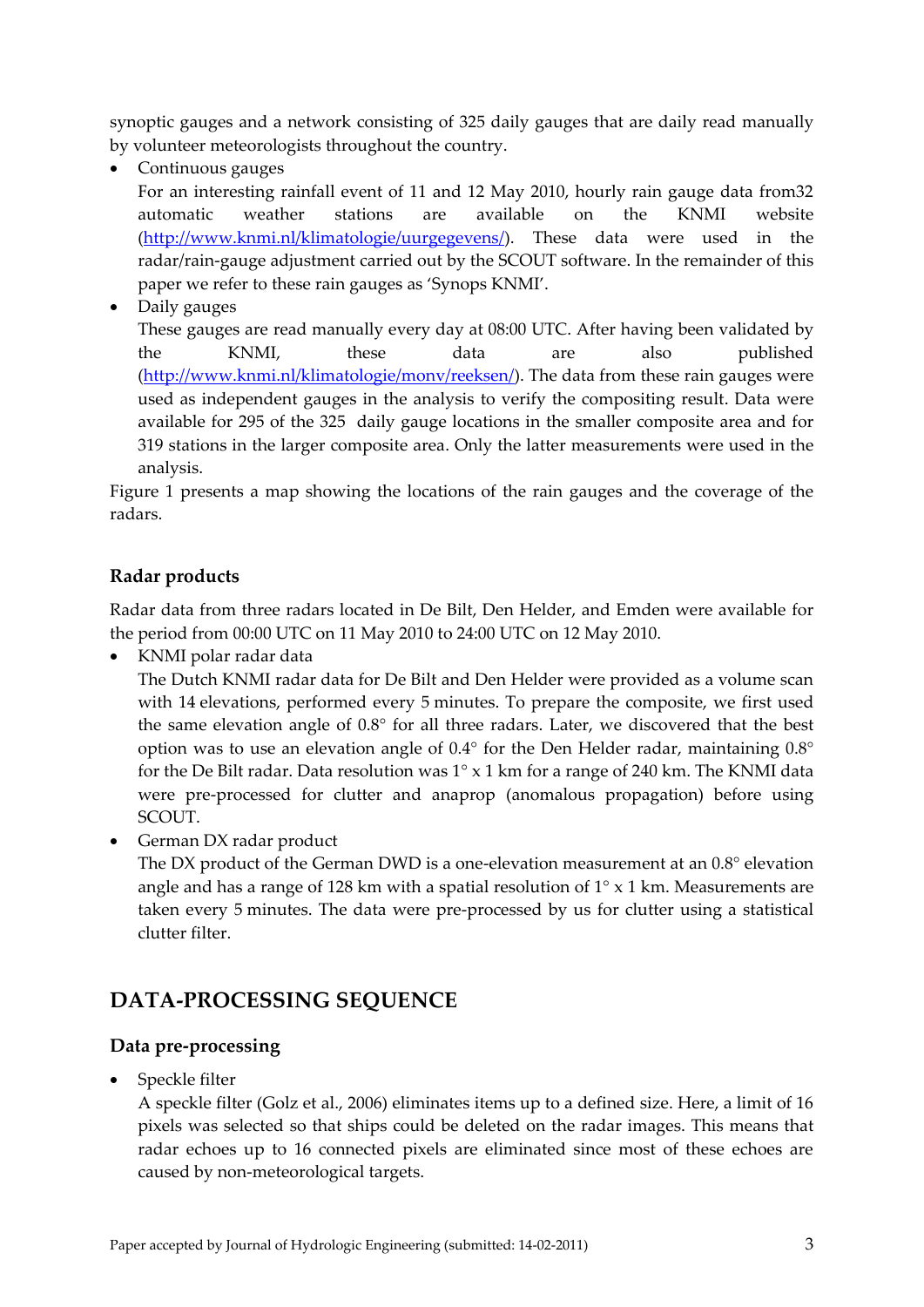

<span id="page-3-0"></span>**Figure 1: Map showing the rain-gauge locations and the radars' ranges. The red stars indicate the radar sites, the red dots indicate the 32 Synop KNMI raingauges (hourly data), and the small black dots indicate the 325 independent rain gauges (daily data).**

Gabella filter

The texture-based filter (Gabella and Notarpietro 2000) smoothens out extreme peaks in the image, e.g. caused by ground clutter in a rain field. The filter computes the local gradient and smoothens out very local peaks taking into account the surrounding measurements and their statistics.

Bright Band filter

The bright-band filter used in our research is a further development of the one presented by Golz et al. (2006). It uses image-processing techniques, combined with a temperature bandwidth to allow elimination of bright bands. Measurements beyond the bright-band distance are corrected using the reflectivity-intensity relationship for snow.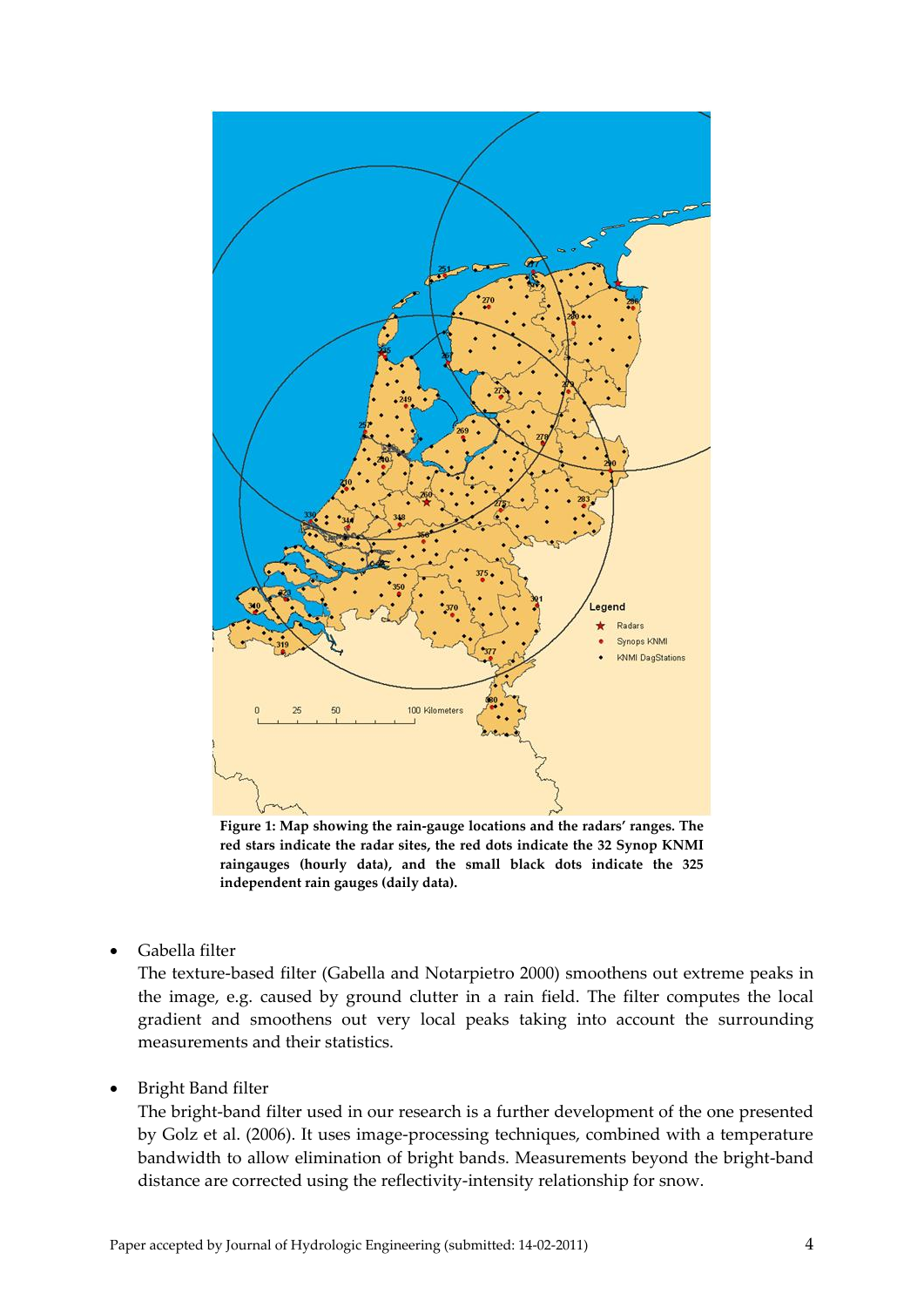#### **Data compositing**

Several approaches were tested for compositing the data from the three radars: the basic methods that apply the maximum approach and the weight-based method. These are explained below. Furthermore, either the full 240-km range of the Dutch radars could be used or it could be reduced to a hydrologically useful range of 120 km. Finally, the optimal elevation angle for the Dutch radar data was determined.

Maximum versus weight-based compositing

The maximum compositing method uses the maximum values of all the radars for every composite pixel. This creates sharp edges at the boundaries of the radar range. An alternative, but more complex method, is the weight-based method: a weight matrix is created that describes the impacts of the values originating from the various radars in the resulting composite:

$$
C = \sum_{i=1}^{k} w_i * R_i
$$

- $C$  : composite image
- $w_i$  : relative weight matrix for radar i
- $R_i$  : measurement of radar i

The weights are calculated by

$$
w_i = \frac{Q_i}{Q_0}
$$

 $Q_i$  : weight matrix for each radar i

 $Q_0$  : cumulated weight matrix,

where  $Q_0$  is defined as

$$
Q_0 = \sum_{i=1}^k Q_i
$$

and the individual weight factors as simple distances from the radar:

$$
Q_i(j,k) = r_i - dist(R_i(j,k), Rad_i)
$$

 $Rad_i$ : location of radar i on image

 $r_i$  : range of radar i

This method provides numerical composite images that are continuous and smooth and the resulting adjustment yielded better results in the verification than the maximum approach. Moreover, the composite allows rain-cell tracking which is useful for developing a nowcasting product, another interesting data set for local watermanagement authorities.

Using a 120 km versus a 240 km radius

Although data beyond approximately 120 km from the radar are hardly useful for quantitative precipitation estimates, the results for the 240 km-range application were better than the ones of the 120 km-range application. The reason for this apparent discrepancy is that when the larger range was used, a few more rain gauges could be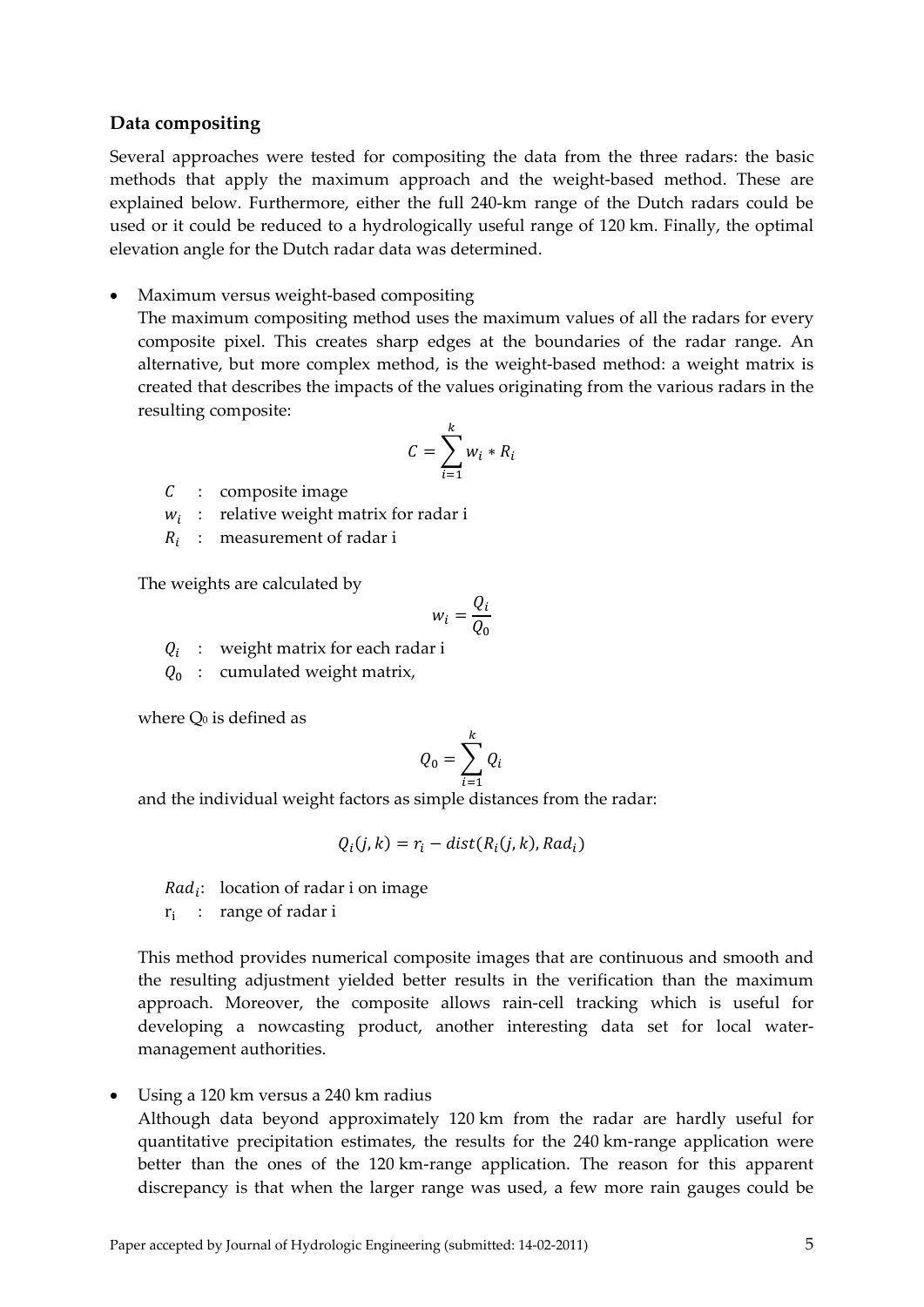used for radar adjustment, yielding a radar result that is closer to the verification rain gauges.

Elevation angle

The Emden radar produces data at a fixed elevation angle 0.8° only. At first, this was also used as a starting point for all the Dutch radars. Better results could, however, be obtained by using an elevation of 0.4° for the Den Helder radar and of 0.8° for the De Bilt radar. The reason for this was a clutter region close to the De Bilt radar while there was no clutter in the vicinity of the Den Helder radar. In general, for hydrological purposes, the lowest undisturbed radar beam is the best for measuring rainfall close to the ground. These lowest elevations of the radar measurement without beam blockage and with minimum clutter effects have been used.

#### **Data adjustment**

The reflectivity to intensity conversion of the radar data was performed using the Z-R relationship  $Z=200$  R<sup>1.6</sup>. The adjustment procedure is then modifying this relationship based on local fitting at the rain gauge locations.

For the case study, a single correction factor field was calculated for the entire event. In the SCOUT software, adjustment with the correction field values is based on inverse distance interpolation of the rainfall at the nearest four rain gauges (Wilson and Brandes 1979).

In our approach, all the rain gauges and radar cells with a measured precipitation of less than 0.3 mm were automatically excluded from the computation of the correction factor. Rain gauges with gaps in the data were also excluded from the computation, in which case other stations were used to replace the missing ones. A correction factor field was calculated and used for every single day. The maximum distance for interpolation of correction field values was set at 200 km.

The rain gauges used for this computation were the gauges in the online KNMI network- the Synops stations in Figure 1 - to resemble near-real time compositing.

<span id="page-5-0"></span>

**Figure 2: Effect of bright-band correction: image before (left) and after (right) correction.**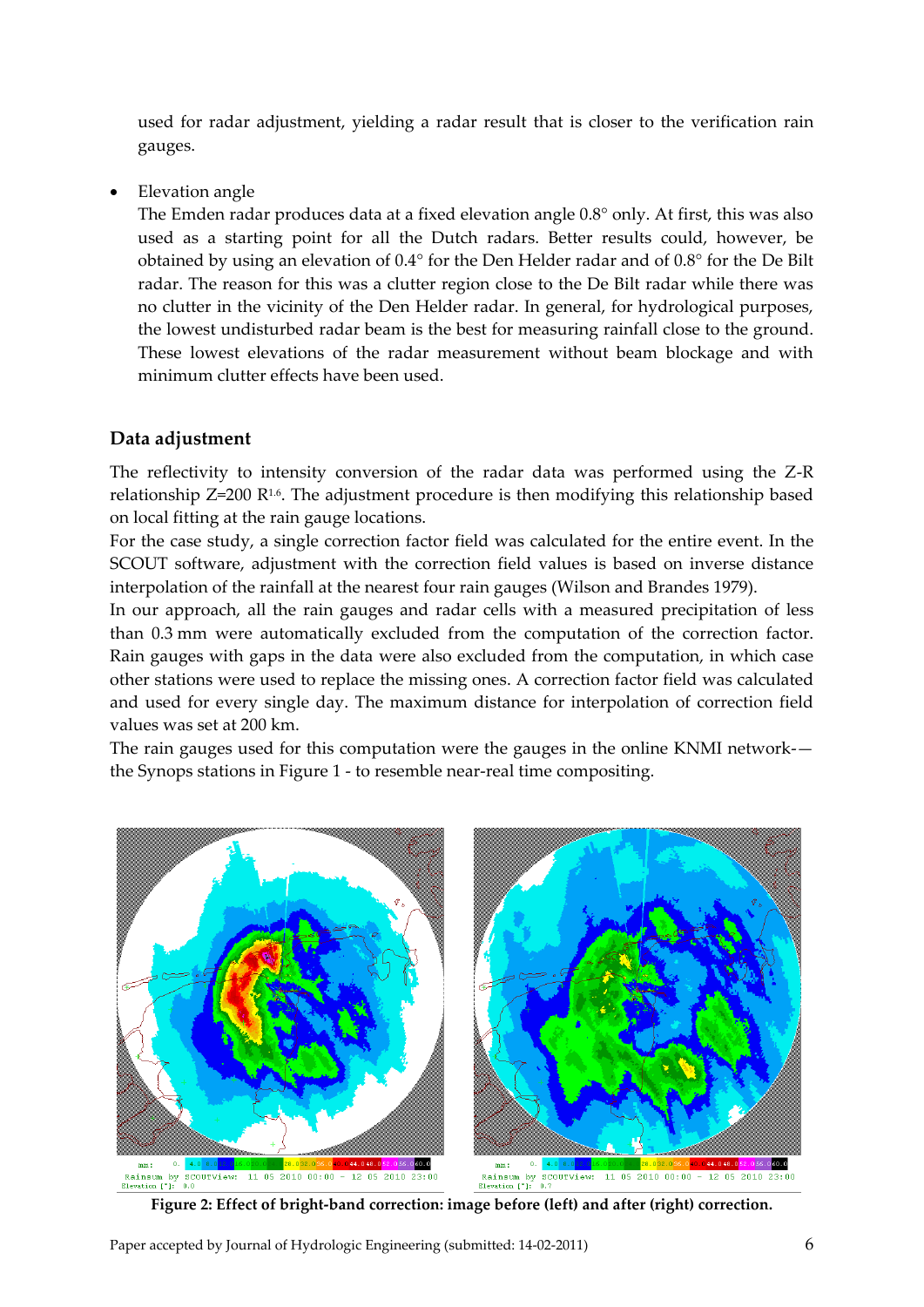# **RESULTS**

Application of the above correction procedures substantially improved the quantitative precipitation estimate of the radar data in comparison with the raw incoming volume data. [Figure 2](#page-5-0) shows the reduction of the bright-band effect for the Emden radar, and [Figure 3](#page-6-0) presents the final QPE results after compositing and adjustment.



**Figure 3: Final daily rainfall figures after compositing and adjustment.**

# <span id="page-6-0"></span>**VERIFICATION OF THE RESULTS**

#### **Area covered by only the Emden radar**

We performed an analysis using only the Emden radar data to prove the quality of the SCOUT approach in the north-eastern part of the Netherlands. The analysis' QPE results were compared with the QPE results of the KNMI composites of the 3-hour and 24-hour data. A local correction was performed with the Synop rain gauges and validation was performed with 98 independent, daily measured rain gauges located within 128 km from the Emden radar. The SCOUT composite QPE was then compared with KNMI's standard 3-hour QPE composite (KNMI 3h), with KNMI's 24-hour daily adjustment (KNMI 24h), and with the daily rain gauges (RG).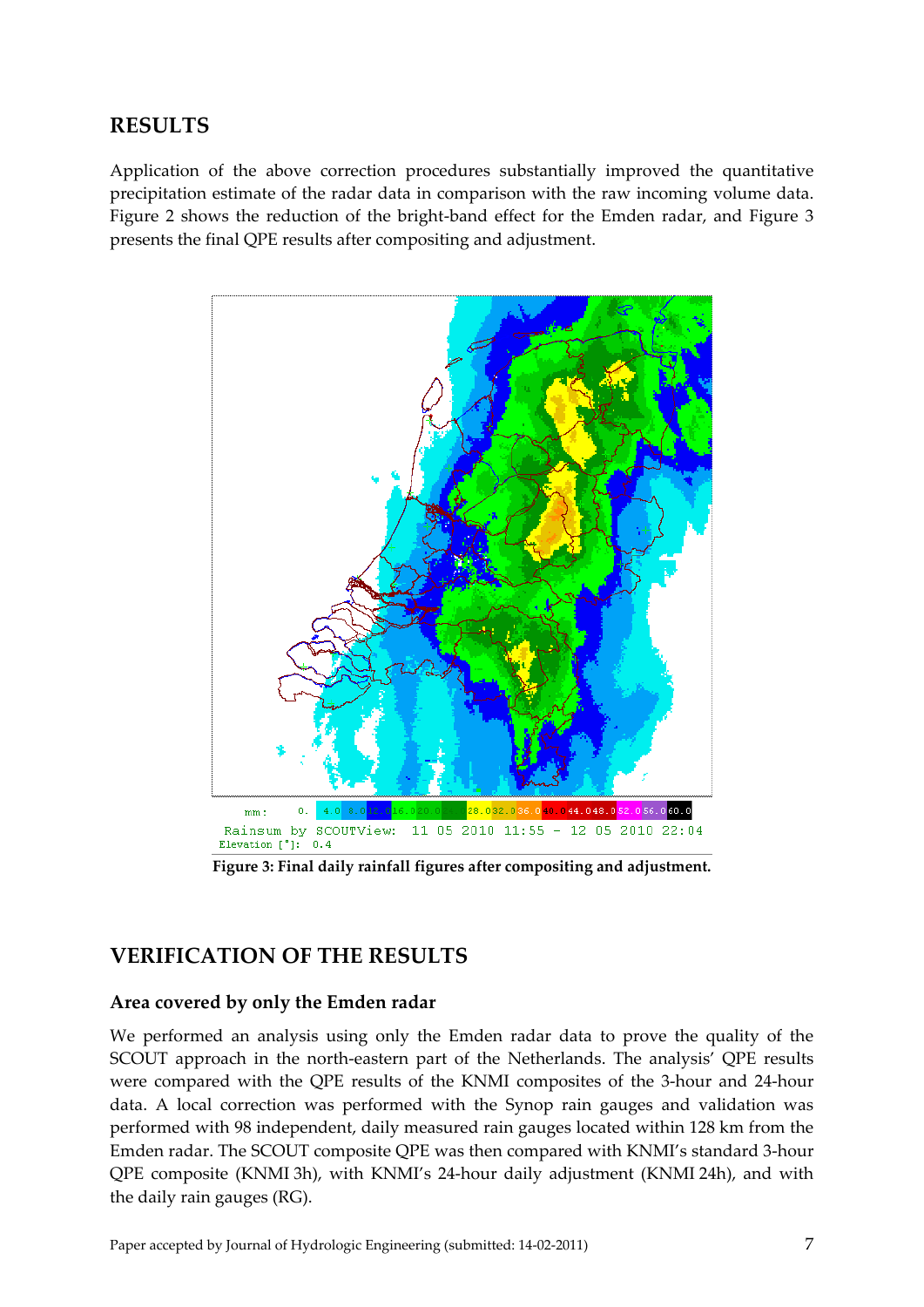| only Emden          | <b>KNMI</b> | <b>KNMI</b> | <b>SCOUT</b> | RG    |
|---------------------|-------------|-------------|--------------|-------|
|                     | 3h          | 24h         |              |       |
| correlation with RG | 0.54        | 0.70        | 0.65         | -     |
| mean error [mm]     | $-1.82$     | $-0.15$     | 1.08         | -     |
| <b>RMSE</b>         | 5.57        | 3.04        | 4.13         | -     |
| mean rainfall [mm]  | 18.60       | 20.30       | 21.50        | 20.40 |

<span id="page-7-0"></span>*Table 1: Verification of SCOUT results with the KNMI products for the region close to the Emden radar.*

The verification shown in [Table](#page-7-0) 1 demonstrates that the QPE information for the area covered by this radar is clearly better when only the Emden radar data are used. The SCOUT results are better than the comparable KNMI 3h results: correlation between radar and rain gauges is better (0.65 versus 0.54); the absolute mean error (or mean bias) is less (1.1 mm versus 1.8 mm) and the root mean square error (RMSE) is less (4.13 versus 5.57). The 24-hour data are fully corrected by KNMI to correspond to the daily rain gauges and are therefore always very close to the 24-hour rain-gauge result (RG).

[Table](#page-7-1) 2 presents the number of stations where the radar-derived rainfall deviates more than the threshold values of 5 mm and 10 mm from the rain-gauge measurements. The results support the above findings: KNMI 3h shows a clear weakness in performance in the northeastern part of the Netherlands, in the vicinity of the Emden radar. This table also shows that KNMI's 24-hour fully corrected data are best. However, these data are not independent, only become available after 36 hours and are therefore not suitable for use in near-real time applications.

| only Emden              | <b>KNMI</b> | <b>KNMI</b> | <b>SCOUT</b> |
|-------------------------|-------------|-------------|--------------|
|                         | 3h          | 24h         |              |
| number with $D > 10$ mm | 10          |             |              |
| number with $D > 5$ mm  | 40          |             | 16           |

<span id="page-7-1"></span>*Table 2: Number of deviations of radar rainfall from gauge rainfall, larger than 5 mm and 10 mm, for the region close to the Emden radar*

#### **The entire Netherlands**

The new composite's good performance close to the Emden radar was shown above. We now compare the new composite's QPE using all three radars with the existing rain gauges for the entire Netherlands. The new composite's QPE adjustment produced by using the 32 continuous stations was verified with 319 independent rain gauges (locations given in [Figure](#page-3-0)  [1\)](#page-3-0). The results thus achieved were compared again with the two standard QPE products: KNMI 3h and KNMI 24h. SCOUT obtained slightly better results than KNMI 3h [\(Table](#page-8-0) 3). SCOUT's mean error is lower than that of KNMI 3h (0.76 mm versus 1.64 mm). SCOUT's RMSE is lower than that of KNMI 3h (3.66 versus 4.36). SCOUT's correlation factor outperforms both KNMI products for this event (0.83 versus 0.75 for KNMI 3h and 0.83 for KNMI 24h).These results allow us to conclude that SCOUT obtained a better overall result than KNMI 3h.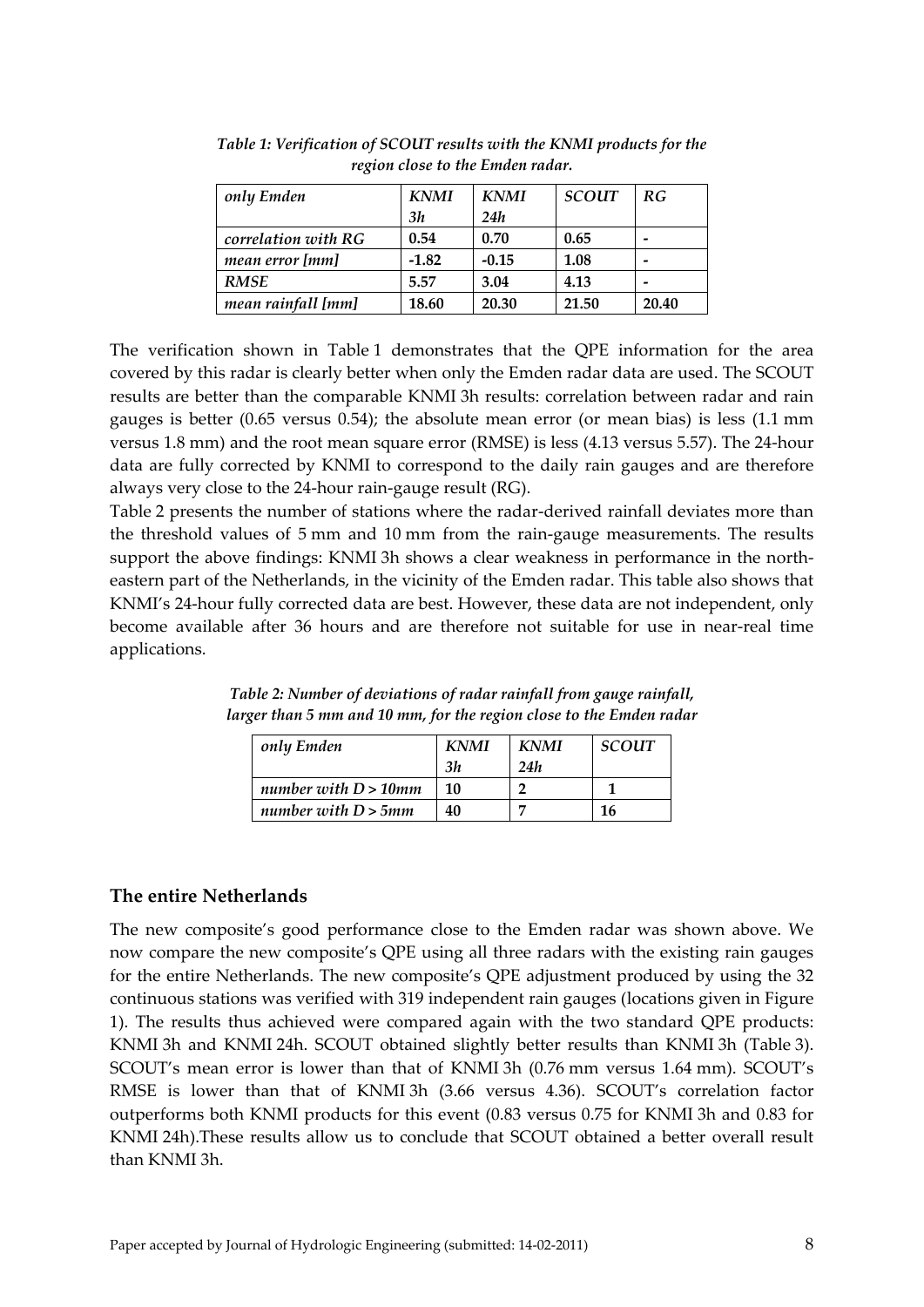<span id="page-8-0"></span>

|                      | KNMI 3h | KNMI 24h | <b>SCOUT</b> | RG                       |
|----------------------|---------|----------|--------------|--------------------------|
| correlation RG/Radar | 0.75    | 0.82     | 0.83         | $\overline{\phantom{0}}$ |
| mean error [mm]      | $-1.64$ | $-0.29$  | $-0.76$      | $\overline{\phantom{0}}$ |
| <b>RMSE</b>          | 4.36    | 2.71     | 3.66         | -                        |
| mean rainfall [mm]   | 15.50   | 16.30    | 15.90        | 16.70                    |

*Table 3: Verification of adjustment results for SCOUT and KNMI methods.*

A similar conclusion is reached when looking at a point-wise comparison of radar and gauge values for KNMI 3h [\(Figure 4\)](#page-8-1) and for SCOUT [\(Figure 5\)](#page-8-2). The correlation is higher for SCOUT results and the spread lower than with KNMI 3h data. In particular the overestimations by KNMI 3h data for the high values above 30 mm daily sum are less pronounced with the SCOUT results.



<span id="page-8-1"></span>**measurements to KNMI 3h results (precipitation figures for entire event).**

<span id="page-8-2"></span>**Figure 5: Comparison of rain-gauge measurements to SCOUT results (precipitation figures for entire event).**

As we did in the Emden analysis, we again compared the composite QPE with the raingauge station measurements for the entire event, using threshold values of a 5 mm and a 10 mm difference. The analysis shows that the quality of the results obtained by SCOUT are close to that reached by KNMI 24h for the large deviation of 10 mm, and is in between the KNMI 3h and KNMI 24h results for deviations larger than 5 mm [\(Table](#page-8-3) 4).

|                              | KNMI 3h | KNMI 24h | I SCOUT |
|------------------------------|---------|----------|---------|
| number with $D > 10$ mm   11 |         |          |         |
| number with $D > 5$ mm       | 78      | 10       | 46      |

<span id="page-8-3"></span>*Table 4: Number of deviations of radar rainfall from gauge rainfall, larger than 5 mm and 10 mm, for the entire Netherlands*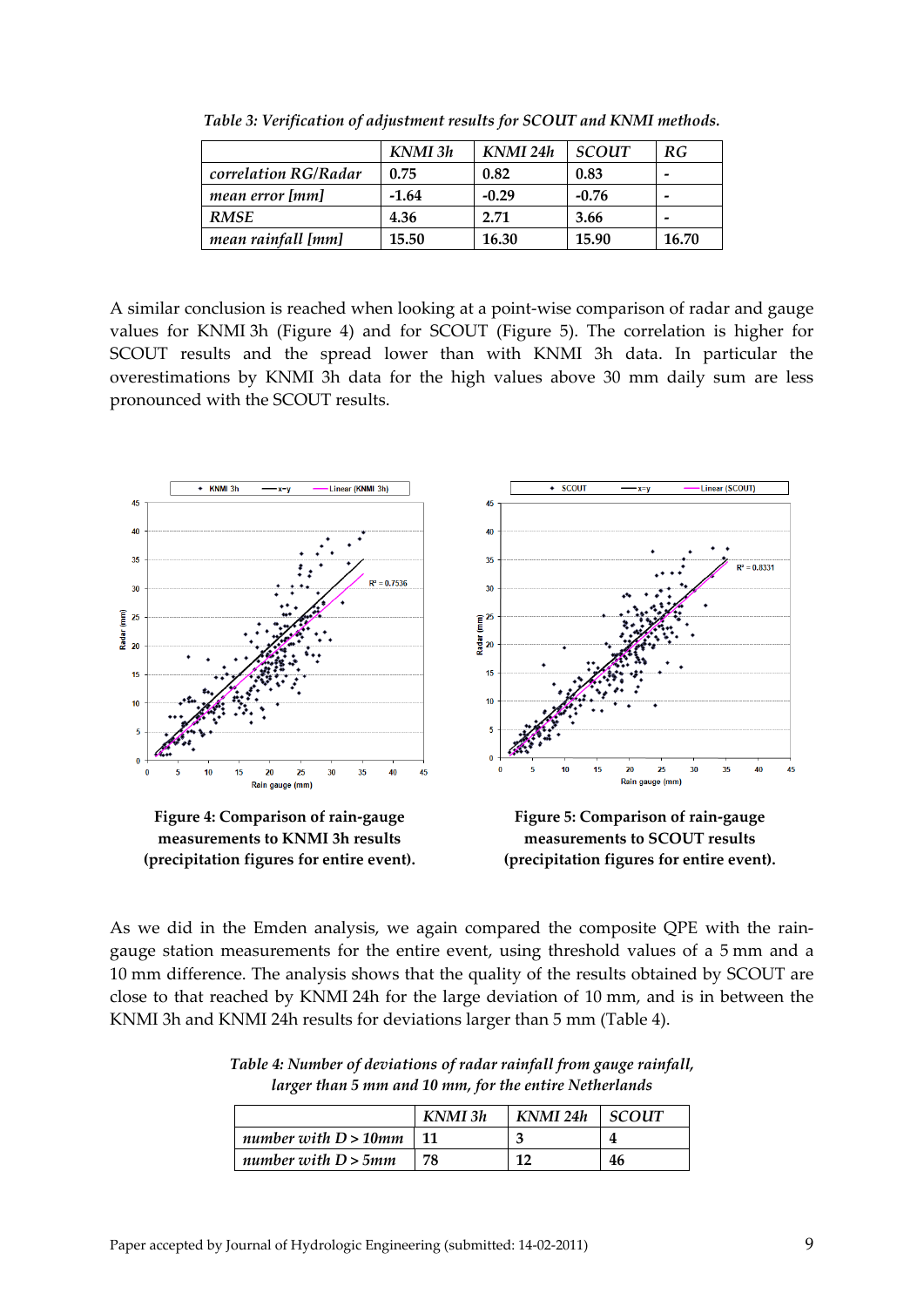#### **Influence of the Emden radar**

Comparison of tables 2 (Emden results only) and 4 (results for the entire Netherlands) demonstrates that including the measurements based on the Emden radar improves the Dutch composite QPE [\(Table 5\)](#page-9-0). This table shows the analysis result for the areas covered by the Dutch radars, but not covered by the Emden radar. The verification analysis was performed using 319 rain gauges. The performance of the KNMI 3h product is slightly better than that of SCOUT for the 10 mm threshold. For the 5 mm threshold it is slightly worse however. The results indicate that the performances of SCOUT and KNMI 3h are similar. The results described in this section and the previous two sections permit the conclusion that the better performance of the SCOUT QPE in comparison to KNMI 3h in Tables 2 and 4 is mainly due to the addition of the Emden radar data to the composite of the two Dutch radars.

| not Emden               | KNMI | <b>KNMI</b> | <b>SCOUT</b> |
|-------------------------|------|-------------|--------------|
|                         | 3h   | 24h         |              |
| number with $D > 10$ mm |      |             |              |
| number with $D > 5$ mm  | 38   | 5           | 30           |

<span id="page-9-0"></span>**Table 5: Deviation of radar data from rain-gauge values in areas** *without* **Emden radar coverage**

# **CONCLUSIONS**

The case study presented here proves that the addition of the German Emden radar data helps significantly in producing better quantitative precipitation estimates for the northeastern part of the Netherlands. On the basis of the available radar data, including brightband errors, data from the two Dutch radars were composited with the Emden radar data. The composited result was adjusted using data measured by 32 Dutch rain gauges. We explained our choice of compositing strategies as well as the corrections that need to be applied to the data.

The outcome was verified by comparing it with the measurements from 319 independent rain gauges. Results were also compared with the current standard operational watermanagement practice in the Netherlands: the online adjustment based on a 3-hour composite which is available after approximately 1.5 hours. Compositing was performed using different methods (maximum and weight-based methods) as well as different radar elevations and ranges in order to obtain an optimal result. The weight-based composite method was found to be capable of improving the composited QPE data in terms of mean bias as well as in terms of regression, when compared with the 319 available independent control gauges. The weight-based method has the potential to incorporate - when available different quality factors for the choice of composite values, yielding a composite data set in which measurement points with higher quality scores are selected instead of those with lower scores.

The result is now ready for use in near-real time hydrological applications in urban hydrology, as well as in pluvial and fluvial hydrology. This is of particular interest to water boards and municipalities in the border region.